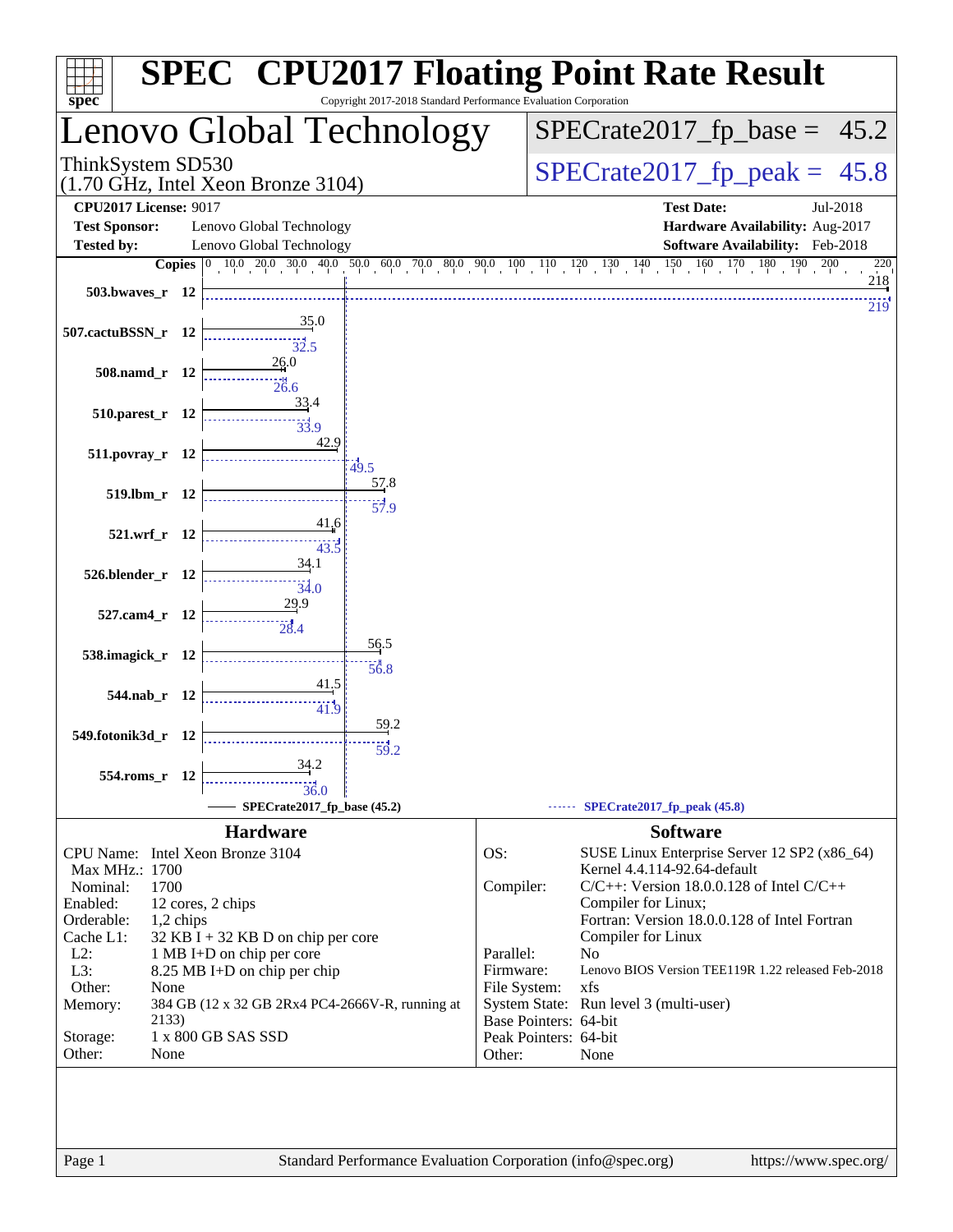

# Lenovo Global Technology

(1.70 GHz, Intel Xeon Bronze 3104)

ThinkSystem SD530<br>(1.70 GHz, Intel Xeon Bronze 3104) [SPECrate2017\\_fp\\_peak =](http://www.spec.org/auto/cpu2017/Docs/result-fields.html#SPECrate2017fppeak) 45.8  $SPECrate2017_fp\_base = 45.2$ 

**[Test Sponsor:](http://www.spec.org/auto/cpu2017/Docs/result-fields.html#TestSponsor)** Lenovo Global Technology **[Hardware Availability:](http://www.spec.org/auto/cpu2017/Docs/result-fields.html#HardwareAvailability)** Aug-2017

**[CPU2017 License:](http://www.spec.org/auto/cpu2017/Docs/result-fields.html#CPU2017License)** 9017 **[Test Date:](http://www.spec.org/auto/cpu2017/Docs/result-fields.html#TestDate)** Jul-2018 **[Tested by:](http://www.spec.org/auto/cpu2017/Docs/result-fields.html#Testedby)** Lenovo Global Technology **[Software Availability:](http://www.spec.org/auto/cpu2017/Docs/result-fields.html#SoftwareAvailability)** Feb-2018

### **[Results Table](http://www.spec.org/auto/cpu2017/Docs/result-fields.html#ResultsTable)**

|                          | <b>Base</b>   |                |             |                |       | <b>Peak</b>    |       |               |                |              |                |              |                |              |
|--------------------------|---------------|----------------|-------------|----------------|-------|----------------|-------|---------------|----------------|--------------|----------------|--------------|----------------|--------------|
| <b>Benchmark</b>         | <b>Copies</b> | <b>Seconds</b> | Ratio       | <b>Seconds</b> | Ratio | <b>Seconds</b> | Ratio | <b>Copies</b> | <b>Seconds</b> | <b>Ratio</b> | <b>Seconds</b> | <b>Ratio</b> | <b>Seconds</b> | <b>Ratio</b> |
| 503.bwayes_r             | 12            | 552            | 218         | 551            | 218   | 550            | 219   | 12            | 550            | 219          | 549            | 219          | 549            | 219          |
| 507.cactuBSSN_r          | 12            | 434            | 35.0        | 434            | 35.0  | 434            | 35.0  | 12            | 467            | 32.5         | 467            | 32.5         | 467            | 32.6         |
| $508$ .namd $r$          | 12            | 438            | <b>26.0</b> | 432            | 26.4  | 457            | 24.9  | 12            | 445            | 25.6         | 429            | 26.6         | 428            | 26.7         |
| $510.parest_r$           | 12            | 935            | 33.6        | 940            | 33.4  | 941            | 33.4  | 12            | 924            | 34.0         | 927            | 33.9         | 925            | 33.9         |
| 511.povray_r             | 12            | 654            | 42.8        | 653            | 42.9  | 653            | 42.9  | 12            | 566            | 49.5         | 565            | 49.6         | 566            | 49.5         |
| 519.1bm r                | 12            | 219            | 57.8        | 219            | 57.8  | 218            | 58.0  | 12            | 219            | 57.7         | <u>219</u>     | 57.9         | 218            | 57.9         |
| $521$ .wrf r             | 12            | 646            | 41.6        | 639            | 42.1  | 650            | 41.4  | 12            | 618            | 43.5         | 616            | 43.6         | 621            | 43.3         |
| 526.blender r            | 12            | 535            | 34.1        | 536            | 34.1  | 535            | 34.1  | 12            | 537            | 34.0         | 537            | 34.1         | 537            | 34.0         |
| $527.cam4_r$             | 12            | 702            | 29.9        | 702            | 29.9  | 701            | 29.9  | 12            | 734            | 28.6         | 742            | 28.3         | 739            | 28.4         |
| 538.imagick_r            | 12            | 525            | 56.8        | 528            | 56.5  | 530            | 56.3  | 12            | 526            | 56.8         | 531            | 56.2         | 525            | 56.8         |
| $544$ .nab r             | 12            | 487            | 41.5        | 487            | 41.5  | 487            | 41.5  | 12            | 482            | 41.9         | 482            | 41.9         | 483            | 41.8         |
| 549.fotonik3d r          | 12            | 790            | 59.2        | 790            | 59.2  | 792            | 59.1  | 12            | 792            | 59.0         | 789            | 59.3         | 790            | 59.2         |
| 554.roms r               | 12            | 563            | 33.9        | 558            | 34.2  | 558            | 34.2  | 12            | 529            | 36.0         | 530            | 36.0         | 530            | 36.0         |
| $SPECrate2017$ fp base = |               | 45.2           |             |                |       |                |       |               |                |              |                |              |                |              |

**[SPECrate2017\\_fp\\_peak =](http://www.spec.org/auto/cpu2017/Docs/result-fields.html#SPECrate2017fppeak) 45.8**

Results appear in the [order in which they were run.](http://www.spec.org/auto/cpu2017/Docs/result-fields.html#RunOrder) Bold underlined text [indicates a median measurement.](http://www.spec.org/auto/cpu2017/Docs/result-fields.html#Median)

#### **[Submit Notes](http://www.spec.org/auto/cpu2017/Docs/result-fields.html#SubmitNotes)**

 The numactl mechanism was used to bind copies to processors. The config file option 'submit' was used to generate numactl commands to bind each copy to a specific processor. For details, please see the config file.

### **[Operating System Notes](http://www.spec.org/auto/cpu2017/Docs/result-fields.html#OperatingSystemNotes)**

Stack size set to unlimited using "ulimit -s unlimited"

### **[General Notes](http://www.spec.org/auto/cpu2017/Docs/result-fields.html#GeneralNotes)**

Environment variables set by runcpu before the start of the run: LD\_LIBRARY\_PATH = "/home/cpu2017.1.0.2.ic18.0/lib/ia32:/home/cpu2017.1.0.2.ic18.0/lib/intel64" LD\_LIBRARY\_PATH = "\$LD\_LIBRARY\_PATH:/home/cpu2017.1.0.2.ic18.0/je5.0.1-32:/home/cpu2017.1.0.2.ic18.0/je5.0.1-64" Binaries compiled on a system with 1x Intel Core i7-4790 CPU + 32GB RAM memory using Redhat Enterprise Linux 7.4 Transparent Huge Pages enabled by default Prior to runcpu invocation Filesystem page cache synced and cleared with: sync; echo 3> /proc/sys/vm/drop\_caches runcpu command invoked through numactl i.e.: numactl --interleave=all runcpu <etc> Yes: The test sponsor attests, as of date of publication, that CVE-2017-5754 (Meltdown) is mitigated in the system as tested and documented.

**(Continued on next page)**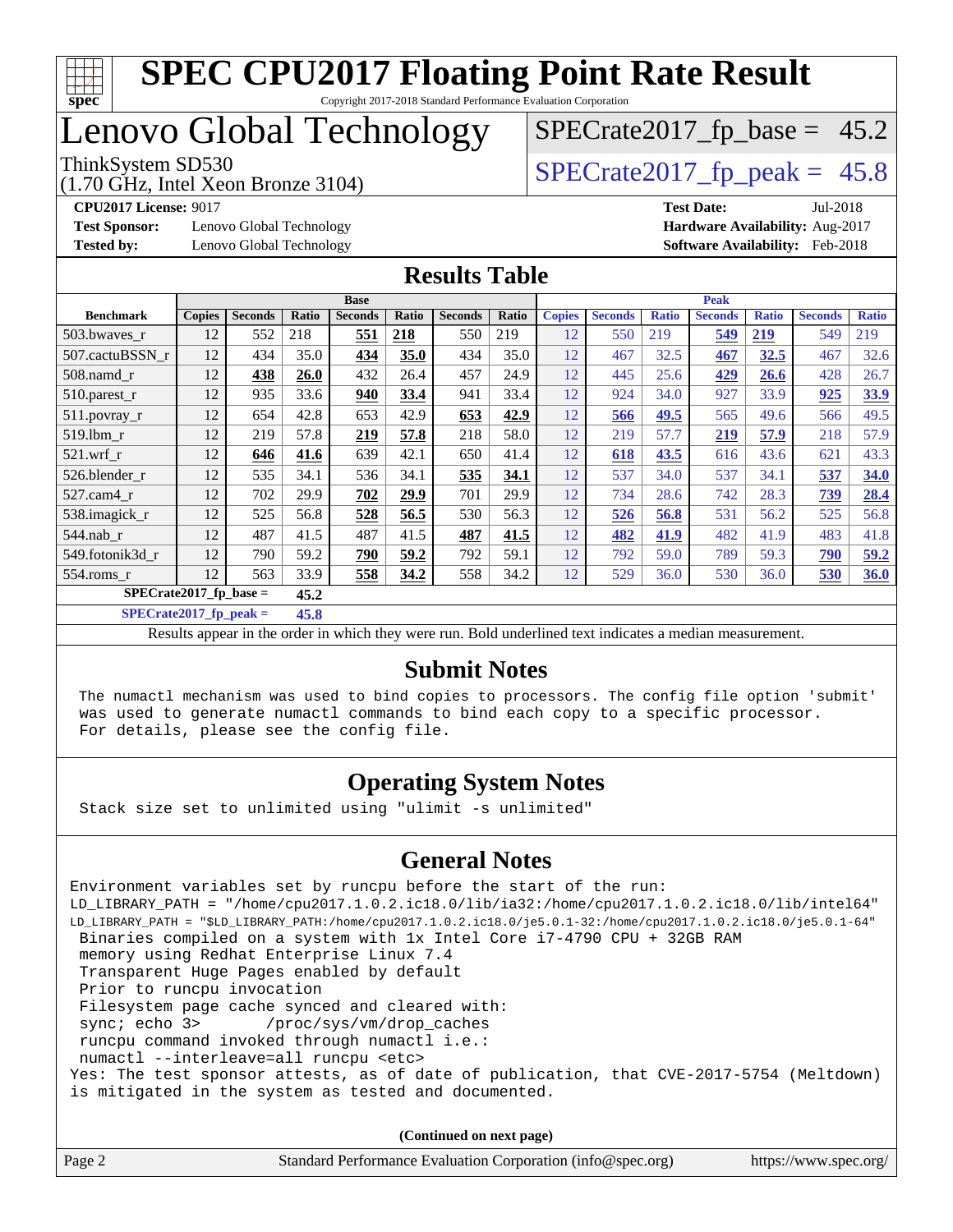

Copyright 2017-2018 Standard Performance Evaluation Corporation

# Lenovo Global Technology

ThinkSystem SD530<br>(1.70 GHz, Intel Xeon Bronze 3104) [SPECrate2017\\_fp\\_peak =](http://www.spec.org/auto/cpu2017/Docs/result-fields.html#SPECrate2017fppeak) 45.8  $SPECTate2017_fp\_base = 45.2$ 

(1.70 GHz, Intel Xeon Bronze 3104)

**[CPU2017 License:](http://www.spec.org/auto/cpu2017/Docs/result-fields.html#CPU2017License)** 9017 **[Test Date:](http://www.spec.org/auto/cpu2017/Docs/result-fields.html#TestDate)** Jul-2018

**[Test Sponsor:](http://www.spec.org/auto/cpu2017/Docs/result-fields.html#TestSponsor)** Lenovo Global Technology **[Hardware Availability:](http://www.spec.org/auto/cpu2017/Docs/result-fields.html#HardwareAvailability)** Aug-2017 **[Tested by:](http://www.spec.org/auto/cpu2017/Docs/result-fields.html#Testedby)** Lenovo Global Technology **[Software Availability:](http://www.spec.org/auto/cpu2017/Docs/result-fields.html#SoftwareAvailability)** Feb-2018

### **[General Notes \(Continued\)](http://www.spec.org/auto/cpu2017/Docs/result-fields.html#GeneralNotes)**

Yes: The test sponsor attests, as of date of publication, that CVE-2017-5753 (Spectre variant 1) is mitigated in the system as tested and documented. Yes: The test sponsor attests, as of date of publication, that CVE-2017-5715 (Spectre variant 2) is mitigated in the system as tested and documented.

### **[Platform Notes](http://www.spec.org/auto/cpu2017/Docs/result-fields.html#PlatformNotes)**

Page 3 Standard Performance Evaluation Corporation [\(info@spec.org\)](mailto:info@spec.org) <https://www.spec.org/> BIOS configuration: Choose Operating Mode set to Maximum Performance SNC set to Disable Hardware Prefetcher set to Disable MONITOR/MWAIT set to Enable Execute Disable Bit set to Disable Intel Virtualization Technology set to Disable DCA set to Enable Sysinfo program /home/cpu2017.1.0.2.ic18.0/bin/sysinfo Rev: r5797 of 2017-06-14 96c45e4568ad54c135fd618bcc091c0f running on linux-6zlr Fri Jul 6 15:30:51 2018 SUT (System Under Test) info as seen by some common utilities. For more information on this section, see <https://www.spec.org/cpu2017/Docs/config.html#sysinfo> From /proc/cpuinfo model name : Intel(R) Xeon(R) Bronze 3104 CPU @ 1.70GHz 2 "physical id"s (chips) 12 "processors" cores, siblings (Caution: counting these is hw and system dependent. The following excerpts from /proc/cpuinfo might not be reliable. Use with caution.) cpu cores : 6 siblings : 6 physical 0: cores 0 1 2 3 4 5 physical 1: cores 0 1 2 3 4 5 From lscpu: Architecture: x86\_64 CPU op-mode(s): 32-bit, 64-bit Byte Order: Little Endian  $CPU(s):$  12 On-line CPU(s) list: 0-11 Thread(s) per core: 1 Core(s) per socket: 6 Socket(s): 2 NUMA node(s): 2 Vendor ID: GenuineIntel CPU family: 6 **(Continued on next page)**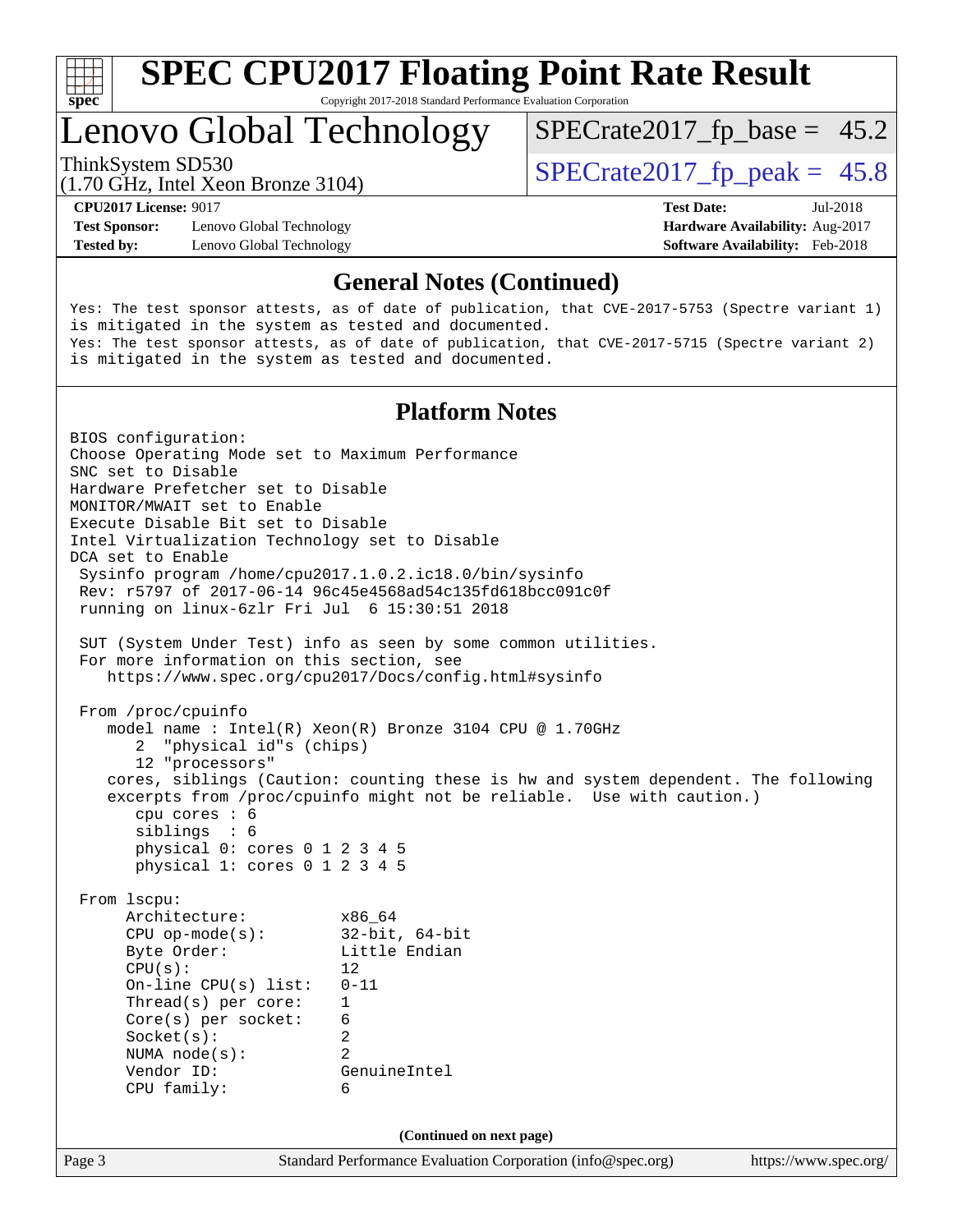

Copyright 2017-2018 Standard Performance Evaluation Corporation

# Lenovo Global Technology

 $SPECrate2017_fp\_base = 45.2$ 

(1.70 GHz, Intel Xeon Bronze 3104)

ThinkSystem SD530<br>(1.70 GHz, Intel Xeon Bronze 3104) [SPECrate2017\\_fp\\_peak =](http://www.spec.org/auto/cpu2017/Docs/result-fields.html#SPECrate2017fppeak)  $45.8$ 

**[Test Sponsor:](http://www.spec.org/auto/cpu2017/Docs/result-fields.html#TestSponsor)** Lenovo Global Technology **[Hardware Availability:](http://www.spec.org/auto/cpu2017/Docs/result-fields.html#HardwareAvailability)** Aug-2017 **[Tested by:](http://www.spec.org/auto/cpu2017/Docs/result-fields.html#Testedby)** Lenovo Global Technology **[Software Availability:](http://www.spec.org/auto/cpu2017/Docs/result-fields.html#SoftwareAvailability)** Feb-2018

**[CPU2017 License:](http://www.spec.org/auto/cpu2017/Docs/result-fields.html#CPU2017License)** 9017 **[Test Date:](http://www.spec.org/auto/cpu2017/Docs/result-fields.html#TestDate)** Jul-2018

#### **[Platform Notes \(Continued\)](http://www.spec.org/auto/cpu2017/Docs/result-fields.html#PlatformNotes)**

| Model:<br>Model name:<br>Stepping:<br>CPU MHz:<br>BogoMIPS:<br>Virtualization:<br>L1d cache:<br>Lli cache:<br>L2 cache:<br>L3 cache:<br>NUMA $node0$ $CPU(s):$<br>NUMA nodel CPU(s):<br>Flagg:<br>xsavec xgetbvl cqm_llc cqm_occup_llc                                                                                          | 85<br>$Intel(R) Xeon(R) Bronze 3104 CPU @ 1.70GHz$<br>4<br>1696.004<br>3392.00<br>$VT - x$<br>32K<br>32K<br>1024K<br>8448K<br>$0 - 5$<br>$6 - 11$<br>fpu vme de pse tsc msr pae mce cx8 apic sep mtrr pge mca cmov<br>pat pse36 clflush dts acpi mmx fxsr sse sse2 ss ht tm pbe syscall nx pdpelgb rdtscp<br>lm constant_tsc art arch_perfmon pebs bts rep_good nopl xtopology nonstop_tsc<br>aperfmperf eagerfpu pni pclmulqdq dtes64 monitor ds_cpl vmx smx est tm2 ssse3 sdbg<br>fma cx16 xtpr pdcm pcid dca sse4_1 sse4_2 x2apic movbe popcnt tsc_deadline_timer aes<br>xsave avx f16c rdrand lahf_lm abm 3dnowprefetch arat epb invpcid_single pln pts<br>dtherm intel_pt rsb_ctxsw spec_ctrl retpoline kaiser tpr_shadow vnmi flexpriority<br>ept vpid fsgsbase tsc_adjust bmil hle avx2 smep bmi2 erms invpcid rtm cqm mpx<br>avx512f avx512dq rdseed adx smap clflushopt clwb avx512cd avx512bw avx512vl xsaveopt |
|---------------------------------------------------------------------------------------------------------------------------------------------------------------------------------------------------------------------------------------------------------------------------------------------------------------------------------|---------------------------------------------------------------------------------------------------------------------------------------------------------------------------------------------------------------------------------------------------------------------------------------------------------------------------------------------------------------------------------------------------------------------------------------------------------------------------------------------------------------------------------------------------------------------------------------------------------------------------------------------------------------------------------------------------------------------------------------------------------------------------------------------------------------------------------------------------------------------------------------------------------------------------|
| /proc/cpuinfo cache data<br>cache size : 8448 KB                                                                                                                                                                                                                                                                                |                                                                                                                                                                                                                                                                                                                                                                                                                                                                                                                                                                                                                                                                                                                                                                                                                                                                                                                           |
| physical chip.<br>$available: 2 nodes (0-1)$<br>node 0 cpus: 0 1 2 3 4 5<br>node 0 size: 193110 MB<br>node 0 free: 192677 MB<br>node 1 cpus: 6 7 8 9 10 11<br>node 1 size: 193504 MB<br>node 1 free: 193123 MB<br>node distances:<br>node<br>$\overline{\phantom{0}}$<br>$\overline{\phantom{0}}$<br>10 21<br>0:<br>1:<br>21 10 | From numactl --hardware WARNING: a numactl 'node' might or might not correspond to a                                                                                                                                                                                                                                                                                                                                                                                                                                                                                                                                                                                                                                                                                                                                                                                                                                      |
| From /proc/meminfo<br>MemTotal:<br>395894048 kB<br>HugePages_Total:<br>0<br>Hugepagesize:<br>2048 kB                                                                                                                                                                                                                            |                                                                                                                                                                                                                                                                                                                                                                                                                                                                                                                                                                                                                                                                                                                                                                                                                                                                                                                           |
| From /etc/*release* /etc/*version*<br>SuSE-release:                                                                                                                                                                                                                                                                             |                                                                                                                                                                                                                                                                                                                                                                                                                                                                                                                                                                                                                                                                                                                                                                                                                                                                                                                           |
|                                                                                                                                                                                                                                                                                                                                 | (Continued on next page)                                                                                                                                                                                                                                                                                                                                                                                                                                                                                                                                                                                                                                                                                                                                                                                                                                                                                                  |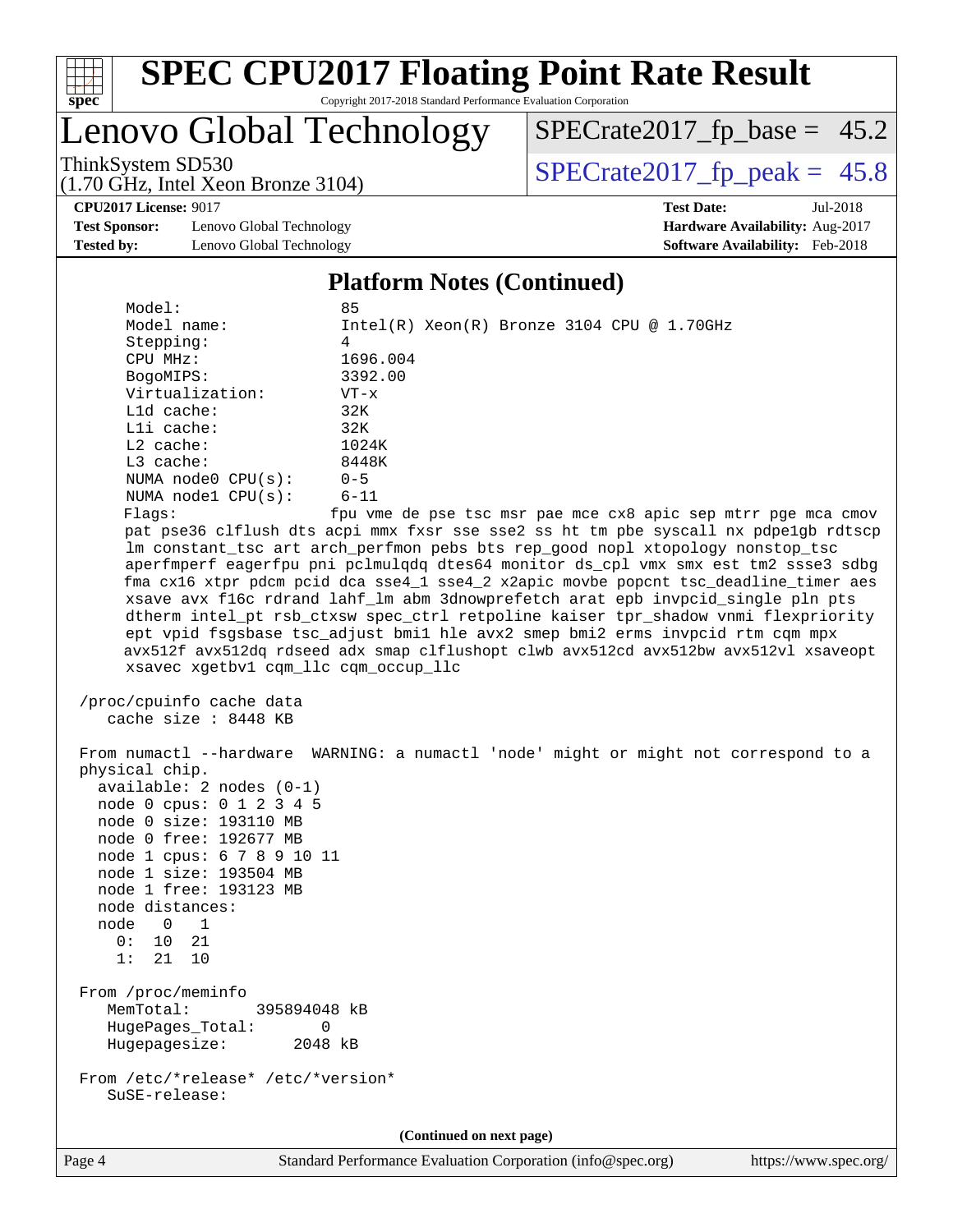

Copyright 2017-2018 Standard Performance Evaluation Corporation

# Lenovo Global Technology

ThinkSystem SD530<br>(1.70 GHz, Intel Yoon Bronze 3104) [SPECrate2017\\_fp\\_peak =](http://www.spec.org/auto/cpu2017/Docs/result-fields.html#SPECrate2017fppeak) 45.8  $SPECTate2017_fp\_base = 45.2$ 

(1.70 GHz, Intel Xeon Bronze 3104)

**[CPU2017 License:](http://www.spec.org/auto/cpu2017/Docs/result-fields.html#CPU2017License)** 9017 **[Test Date:](http://www.spec.org/auto/cpu2017/Docs/result-fields.html#TestDate)** Jul-2018

**[Test Sponsor:](http://www.spec.org/auto/cpu2017/Docs/result-fields.html#TestSponsor)** Lenovo Global Technology **[Hardware Availability:](http://www.spec.org/auto/cpu2017/Docs/result-fields.html#HardwareAvailability)** Aug-2017 **[Tested by:](http://www.spec.org/auto/cpu2017/Docs/result-fields.html#Testedby)** Lenovo Global Technology **[Software Availability:](http://www.spec.org/auto/cpu2017/Docs/result-fields.html#SoftwareAvailability)** Feb-2018

#### **[Platform Notes \(Continued\)](http://www.spec.org/auto/cpu2017/Docs/result-fields.html#PlatformNotes)**

 SUSE Linux Enterprise Server 12 (x86\_64) VERSION = 12 PATCHLEVEL = 2 # This file is deprecated and will be removed in a future service pack or release. # Please check /etc/os-release for details about this release. os-release: NAME="SLES" VERSION="12-SP2" VERSION\_ID="12.2" PRETTY\_NAME="SUSE Linux Enterprise Server 12 SP2" ID="sles" ANSI\_COLOR="0;32" CPE\_NAME="cpe:/o:suse:sles:12:sp2" uname -a: Linux linux-6zlr 4.4.114-92.64-default #1 SMP Thu Feb 1 19:18:19 UTC 2018 (c6ce5db) x86\_64 x86\_64 x86\_64 GNU/Linux run-level 3 Jul 6 15:26 SPEC is set to: /home/cpu2017.1.0.2.ic18.0 Filesystem Type Size Used Avail Use% Mounted on /dev/sda3 xfs 744G 35G 709G 5% / Additional information from dmidecode follows. WARNING: Use caution when you interpret this section. The 'dmidecode' program reads system data which is "intended to allow hardware to be accurately determined", but the intent may not be met, as there are frequent changes to hardware, firmware, and the "DMTF SMBIOS" standard. BIOS Lenovo -[TEE119R-1.22]- 02/06/2018 Memory: 4x NO DIMM NO DIMM 12x Samsung M393A4K40BB2-CTD 32 GB 2 rank 2666, configured at 2133 (End of data from sysinfo program) **[Compiler Version Notes](http://www.spec.org/auto/cpu2017/Docs/result-fields.html#CompilerVersionNotes)** ============================================================================== CC 519.lbm\_r(base) 538.imagick\_r(base, peak) 544.nab\_r(base) ----------------------------------------------------------------------------- icc (ICC) 18.0.0 20170811

Copyright (C) 1985-2017 Intel Corporation. All rights reserved. ------------------------------------------------------------------------------

==============================================================================

CC 519.1bm  $r(\text{peak})$  544.nab  $r(\text{peak})$ 

**(Continued on next page)**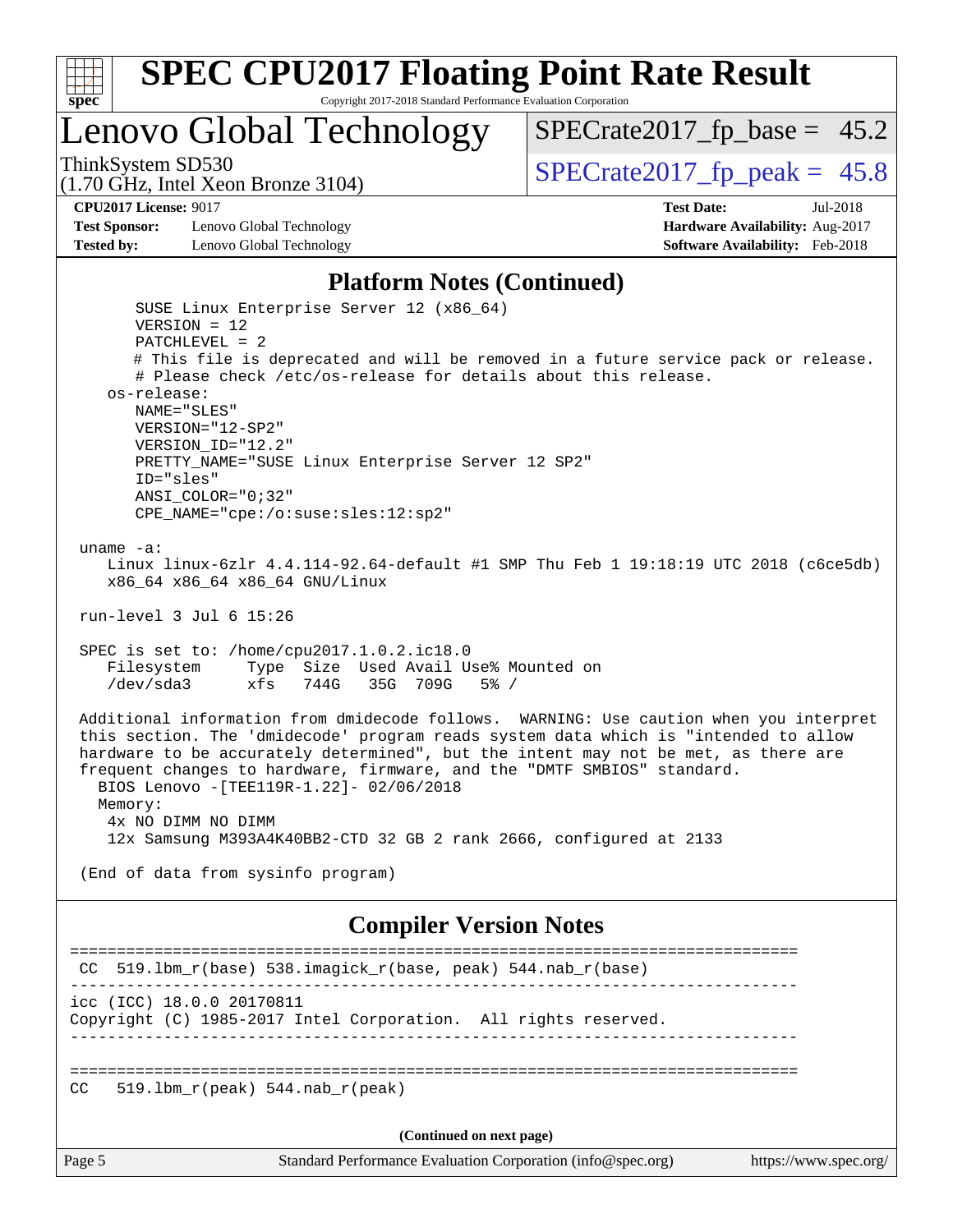| S | оe |  |
|---|----|--|

Copyright 2017-2018 Standard Performance Evaluation Corporation

### Lenovo Global Technology

 $SPECrate2017_fp\_base = 45.2$ 

(1.70 GHz, Intel Xeon Bronze 3104)

ThinkSystem SD530<br>(1.70 GHz, Intel Xeon Bronze 3104) [SPECrate2017\\_fp\\_peak =](http://www.spec.org/auto/cpu2017/Docs/result-fields.html#SPECrate2017fppeak)  $45.8$ 

**[Test Sponsor:](http://www.spec.org/auto/cpu2017/Docs/result-fields.html#TestSponsor)** Lenovo Global Technology **[Hardware Availability:](http://www.spec.org/auto/cpu2017/Docs/result-fields.html#HardwareAvailability)** Aug-2017 **[Tested by:](http://www.spec.org/auto/cpu2017/Docs/result-fields.html#Testedby)** Lenovo Global Technology **[Software Availability:](http://www.spec.org/auto/cpu2017/Docs/result-fields.html#SoftwareAvailability)** Feb-2018

**[CPU2017 License:](http://www.spec.org/auto/cpu2017/Docs/result-fields.html#CPU2017License)** 9017 **[Test Date:](http://www.spec.org/auto/cpu2017/Docs/result-fields.html#TestDate)** Jul-2018

### **[Compiler Version Notes \(Continued\)](http://www.spec.org/auto/cpu2017/Docs/result-fields.html#CompilerVersionNotes)**

| icc (ICC) 18.0.0 20170811<br>Copyright (C) 1985-2017 Intel Corporation. All rights reserved.                                                   |                          |
|------------------------------------------------------------------------------------------------------------------------------------------------|--------------------------|
| CXXC 508.namd_r(base) 510.parest_r(base)                                                                                                       |                          |
| icpc (ICC) 18.0.0 20170811<br>Copyright (C) 1985-2017 Intel Corporation. All rights reserved.                                                  |                          |
| CXXC 508.namd_r(peak) 510.parest_r(peak)                                                                                                       |                          |
| icpc (ICC) 18.0.0 20170811<br>Copyright (C) 1985-2017 Intel Corporation. All rights reserved.                                                  |                          |
| 511.povray_r(base) 526.blender_r(base)<br>CC.                                                                                                  |                          |
| icpc (ICC) 18.0.0 20170811<br>Copyright (C) 1985-2017 Intel Corporation. All rights reserved.<br>icc (ICC) 18.0.0 20170811                     |                          |
| Copyright (C) 1985-2017 Intel Corporation. All rights reserved.                                                                                |                          |
| 511.povray_r(peak) 526.blender_r(peak)<br>CC .                                                                                                 |                          |
| icpc (ICC) 18.0.0 20170811<br>Copyright (C) 1985-2017 Intel Corporation. All rights reserved.<br>icc (ICC) 18.0.0 20170811                     |                          |
| Copyright (C) 1985-2017 Intel Corporation. All rights reserved.                                                                                |                          |
| 507.cactuBSSN_r(base)<br>FC.                                                                                                                   |                          |
| icpc (ICC) 18.0.0 20170811<br>Copyright (C) 1985-2017 Intel Corporation. All rights reserved.<br>icc (ICC) 18.0.0 20170811                     |                          |
| Copyright (C) 1985-2017 Intel Corporation.<br>ifort (IFORT) 18.0.0 20170811<br>Copyright (C) 1985-2017 Intel Corporation. All rights reserved. | All rights reserved.     |
|                                                                                                                                                | (Continued on next page) |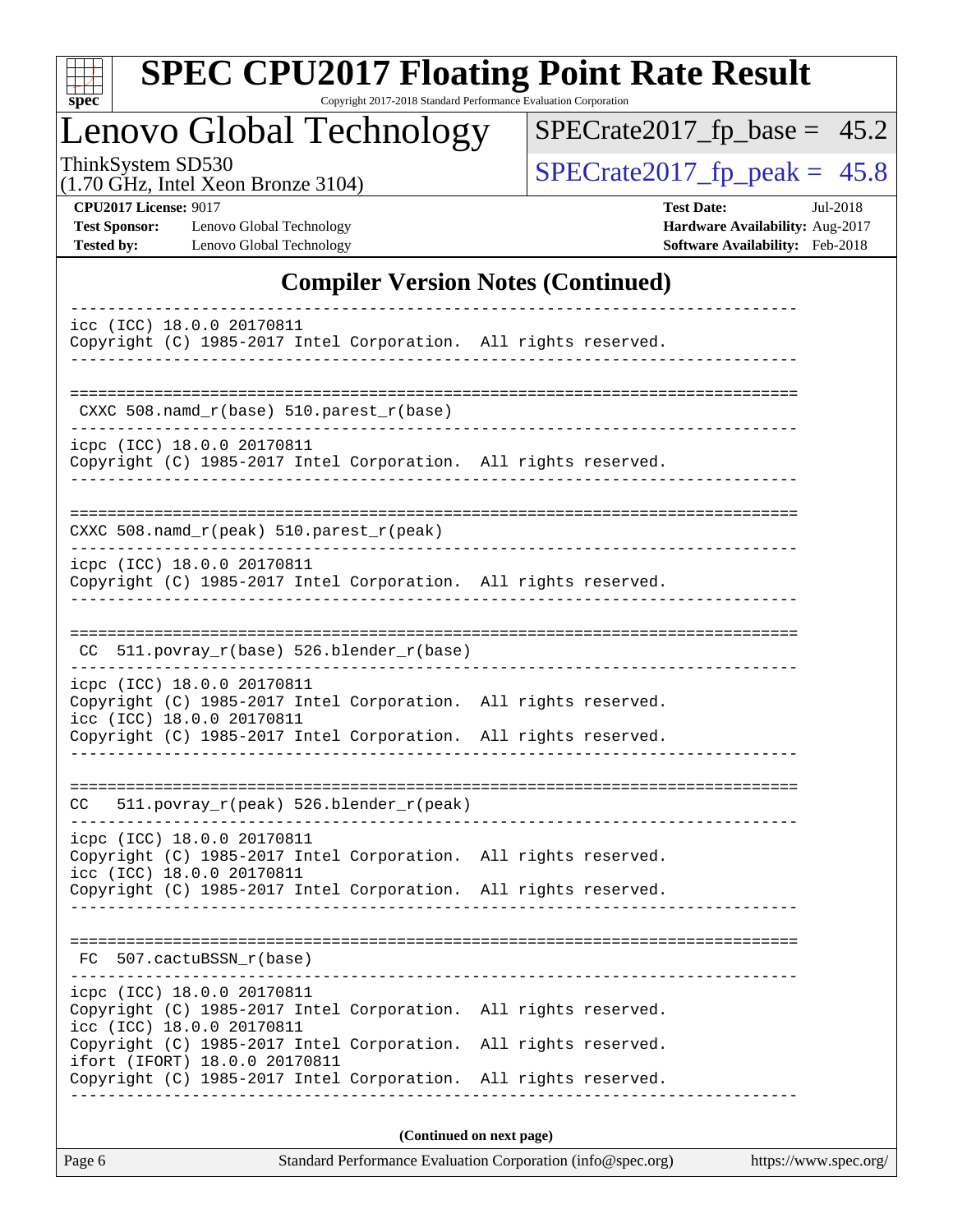

Copyright 2017-2018 Standard Performance Evaluation Corporation

# Lenovo Global Technology

 $SPECrate2017_fp\_base = 45.2$ 

(1.70 GHz, Intel Xeon Bronze 3104)

ThinkSystem SD530<br>(1.70 GHz, Intel Xeon Bronze 3104) [SPECrate2017\\_fp\\_peak =](http://www.spec.org/auto/cpu2017/Docs/result-fields.html#SPECrate2017fppeak)  $45.8$ 

**[Test Sponsor:](http://www.spec.org/auto/cpu2017/Docs/result-fields.html#TestSponsor)** Lenovo Global Technology **[Hardware Availability:](http://www.spec.org/auto/cpu2017/Docs/result-fields.html#HardwareAvailability)** Aug-2017 **[Tested by:](http://www.spec.org/auto/cpu2017/Docs/result-fields.html#Testedby)** Lenovo Global Technology **[Software Availability:](http://www.spec.org/auto/cpu2017/Docs/result-fields.html#SoftwareAvailability)** Feb-2018

**[CPU2017 License:](http://www.spec.org/auto/cpu2017/Docs/result-fields.html#CPU2017License)** 9017 **[Test Date:](http://www.spec.org/auto/cpu2017/Docs/result-fields.html#TestDate)** Jul-2018

### **[Compiler Version Notes \(Continued\)](http://www.spec.org/auto/cpu2017/Docs/result-fields.html#CompilerVersionNotes)**

| 507.cactuBSSN_r(peak)<br>FC.                                                                                                  |                                                                       |
|-------------------------------------------------------------------------------------------------------------------------------|-----------------------------------------------------------------------|
| icpc (ICC) 18.0.0 20170811<br>Copyright (C) 1985-2017 Intel Corporation. All rights reserved.<br>icc (ICC) 18.0.0 20170811    |                                                                       |
| Copyright (C) 1985-2017 Intel Corporation.<br>ifort (IFORT) 18.0.0 20170811                                                   | All rights reserved.                                                  |
| Copyright (C) 1985-2017 Intel Corporation. All rights reserved.                                                               |                                                                       |
| FC                                                                                                                            | 503.bwaves_r(base, peak) 549.fotonik3d_r(base, peak) 554.roms_r(base) |
| ifort (IFORT) 18.0.0 20170811<br>Copyright (C) 1985-2017 Intel Corporation. All rights reserved.                              |                                                                       |
| $554.rows_r(peak)$<br>FC                                                                                                      |                                                                       |
| ifort (IFORT) 18.0.0 20170811<br>Copyright (C) 1985-2017 Intel Corporation. All rights reserved.                              |                                                                       |
| $CC$ 521.wrf_r(base) 527.cam4_r(base)                                                                                         |                                                                       |
| ifort (IFORT) 18.0.0 20170811<br>Copyright (C) 1985-2017 Intel Corporation. All rights reserved.<br>icc (ICC) 18.0.0 20170811 |                                                                       |
| Copyright (C) 1985-2017 Intel Corporation. All rights reserved.                                                               |                                                                       |
| 521.wrf_r(peak) 527.cam4_r(peak)<br>CC                                                                                        |                                                                       |
| ifort (IFORT) 18.0.0 20170811<br>Copyright (C) 1985-2017 Intel Corporation. All rights reserved.<br>icc (ICC) 18.0.0 20170811 |                                                                       |
| Copyright (C) 1985-2017 Intel Corporation. All rights reserved.                                                               |                                                                       |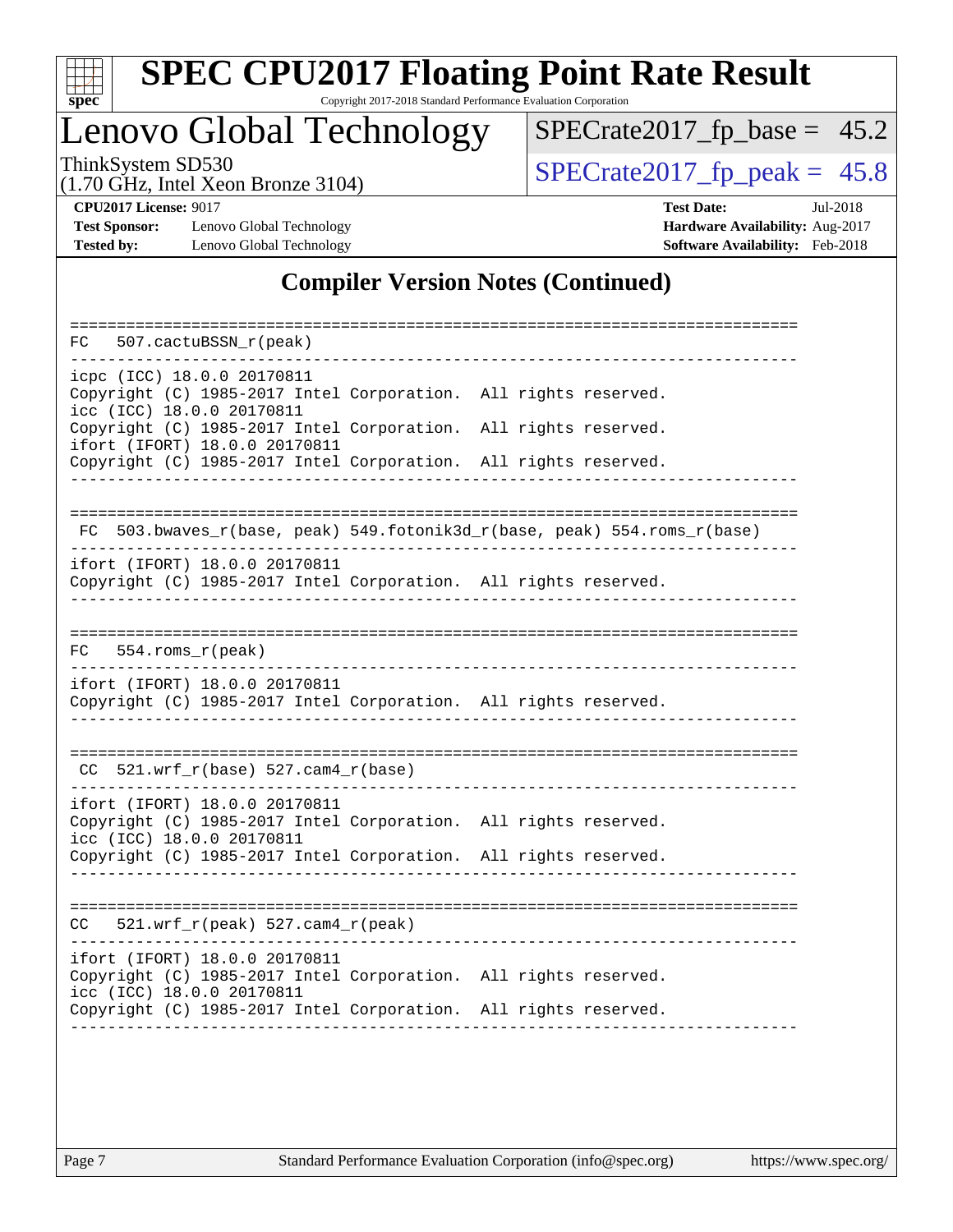

# Lenovo Global Technology

 $SPECTate2017_fp\_base = 45.2$ 

(1.70 GHz, Intel Xeon Bronze 3104)

ThinkSystem SD530<br>(1.70 GHz, Intel Xeon Bronze 3104) [SPECrate2017\\_fp\\_peak =](http://www.spec.org/auto/cpu2017/Docs/result-fields.html#SPECrate2017fppeak)  $45.8$ 

**[Test Sponsor:](http://www.spec.org/auto/cpu2017/Docs/result-fields.html#TestSponsor)** Lenovo Global Technology **[Hardware Availability:](http://www.spec.org/auto/cpu2017/Docs/result-fields.html#HardwareAvailability)** Aug-2017 **[Tested by:](http://www.spec.org/auto/cpu2017/Docs/result-fields.html#Testedby)** Lenovo Global Technology **[Software Availability:](http://www.spec.org/auto/cpu2017/Docs/result-fields.html#SoftwareAvailability)** Feb-2018

**[CPU2017 License:](http://www.spec.org/auto/cpu2017/Docs/result-fields.html#CPU2017License)** 9017 **[Test Date:](http://www.spec.org/auto/cpu2017/Docs/result-fields.html#TestDate)** Jul-2018

### **[Base Compiler Invocation](http://www.spec.org/auto/cpu2017/Docs/result-fields.html#BaseCompilerInvocation)**

[C benchmarks:](http://www.spec.org/auto/cpu2017/Docs/result-fields.html#Cbenchmarks)

[icc](http://www.spec.org/cpu2017/results/res2018q3/cpu2017-20180709-07722.flags.html#user_CCbase_intel_icc_18.0_66fc1ee009f7361af1fbd72ca7dcefbb700085f36577c54f309893dd4ec40d12360134090235512931783d35fd58c0460139e722d5067c5574d8eaf2b3e37e92)

[C++ benchmarks:](http://www.spec.org/auto/cpu2017/Docs/result-fields.html#CXXbenchmarks) [icpc](http://www.spec.org/cpu2017/results/res2018q3/cpu2017-20180709-07722.flags.html#user_CXXbase_intel_icpc_18.0_c510b6838c7f56d33e37e94d029a35b4a7bccf4766a728ee175e80a419847e808290a9b78be685c44ab727ea267ec2f070ec5dc83b407c0218cded6866a35d07)

[Fortran benchmarks](http://www.spec.org/auto/cpu2017/Docs/result-fields.html#Fortranbenchmarks): [ifort](http://www.spec.org/cpu2017/results/res2018q3/cpu2017-20180709-07722.flags.html#user_FCbase_intel_ifort_18.0_8111460550e3ca792625aed983ce982f94888b8b503583aa7ba2b8303487b4d8a21a13e7191a45c5fd58ff318f48f9492884d4413fa793fd88dd292cad7027ca)

[Benchmarks using both Fortran and C:](http://www.spec.org/auto/cpu2017/Docs/result-fields.html#BenchmarksusingbothFortranandC) [ifort](http://www.spec.org/cpu2017/results/res2018q3/cpu2017-20180709-07722.flags.html#user_CC_FCbase_intel_ifort_18.0_8111460550e3ca792625aed983ce982f94888b8b503583aa7ba2b8303487b4d8a21a13e7191a45c5fd58ff318f48f9492884d4413fa793fd88dd292cad7027ca) [icc](http://www.spec.org/cpu2017/results/res2018q3/cpu2017-20180709-07722.flags.html#user_CC_FCbase_intel_icc_18.0_66fc1ee009f7361af1fbd72ca7dcefbb700085f36577c54f309893dd4ec40d12360134090235512931783d35fd58c0460139e722d5067c5574d8eaf2b3e37e92)

[Benchmarks using both C and C++](http://www.spec.org/auto/cpu2017/Docs/result-fields.html#BenchmarksusingbothCandCXX): [icpc](http://www.spec.org/cpu2017/results/res2018q3/cpu2017-20180709-07722.flags.html#user_CC_CXXbase_intel_icpc_18.0_c510b6838c7f56d33e37e94d029a35b4a7bccf4766a728ee175e80a419847e808290a9b78be685c44ab727ea267ec2f070ec5dc83b407c0218cded6866a35d07) [icc](http://www.spec.org/cpu2017/results/res2018q3/cpu2017-20180709-07722.flags.html#user_CC_CXXbase_intel_icc_18.0_66fc1ee009f7361af1fbd72ca7dcefbb700085f36577c54f309893dd4ec40d12360134090235512931783d35fd58c0460139e722d5067c5574d8eaf2b3e37e92)

[Benchmarks using Fortran, C, and C++:](http://www.spec.org/auto/cpu2017/Docs/result-fields.html#BenchmarksusingFortranCandCXX) [icpc](http://www.spec.org/cpu2017/results/res2018q3/cpu2017-20180709-07722.flags.html#user_CC_CXX_FCbase_intel_icpc_18.0_c510b6838c7f56d33e37e94d029a35b4a7bccf4766a728ee175e80a419847e808290a9b78be685c44ab727ea267ec2f070ec5dc83b407c0218cded6866a35d07) [icc](http://www.spec.org/cpu2017/results/res2018q3/cpu2017-20180709-07722.flags.html#user_CC_CXX_FCbase_intel_icc_18.0_66fc1ee009f7361af1fbd72ca7dcefbb700085f36577c54f309893dd4ec40d12360134090235512931783d35fd58c0460139e722d5067c5574d8eaf2b3e37e92) [ifort](http://www.spec.org/cpu2017/results/res2018q3/cpu2017-20180709-07722.flags.html#user_CC_CXX_FCbase_intel_ifort_18.0_8111460550e3ca792625aed983ce982f94888b8b503583aa7ba2b8303487b4d8a21a13e7191a45c5fd58ff318f48f9492884d4413fa793fd88dd292cad7027ca)

### **[Base Portability Flags](http://www.spec.org/auto/cpu2017/Docs/result-fields.html#BasePortabilityFlags)**

 503.bwaves\_r: [-DSPEC\\_LP64](http://www.spec.org/cpu2017/results/res2018q3/cpu2017-20180709-07722.flags.html#suite_basePORTABILITY503_bwaves_r_DSPEC_LP64) 507.cactuBSSN\_r: [-DSPEC\\_LP64](http://www.spec.org/cpu2017/results/res2018q3/cpu2017-20180709-07722.flags.html#suite_basePORTABILITY507_cactuBSSN_r_DSPEC_LP64) 508.namd\_r: [-DSPEC\\_LP64](http://www.spec.org/cpu2017/results/res2018q3/cpu2017-20180709-07722.flags.html#suite_basePORTABILITY508_namd_r_DSPEC_LP64) 510.parest\_r: [-DSPEC\\_LP64](http://www.spec.org/cpu2017/results/res2018q3/cpu2017-20180709-07722.flags.html#suite_basePORTABILITY510_parest_r_DSPEC_LP64) 511.povray\_r: [-DSPEC\\_LP64](http://www.spec.org/cpu2017/results/res2018q3/cpu2017-20180709-07722.flags.html#suite_basePORTABILITY511_povray_r_DSPEC_LP64) 519.lbm\_r: [-DSPEC\\_LP64](http://www.spec.org/cpu2017/results/res2018q3/cpu2017-20180709-07722.flags.html#suite_basePORTABILITY519_lbm_r_DSPEC_LP64) 521.wrf\_r: [-DSPEC\\_LP64](http://www.spec.org/cpu2017/results/res2018q3/cpu2017-20180709-07722.flags.html#suite_basePORTABILITY521_wrf_r_DSPEC_LP64) [-DSPEC\\_CASE\\_FLAG](http://www.spec.org/cpu2017/results/res2018q3/cpu2017-20180709-07722.flags.html#b521.wrf_r_baseCPORTABILITY_DSPEC_CASE_FLAG) [-convert big\\_endian](http://www.spec.org/cpu2017/results/res2018q3/cpu2017-20180709-07722.flags.html#user_baseFPORTABILITY521_wrf_r_convert_big_endian_c3194028bc08c63ac5d04de18c48ce6d347e4e562e8892b8bdbdc0214820426deb8554edfa529a3fb25a586e65a3d812c835984020483e7e73212c4d31a38223) 526.blender\_r: [-DSPEC\\_LP64](http://www.spec.org/cpu2017/results/res2018q3/cpu2017-20180709-07722.flags.html#suite_basePORTABILITY526_blender_r_DSPEC_LP64) [-DSPEC\\_LINUX](http://www.spec.org/cpu2017/results/res2018q3/cpu2017-20180709-07722.flags.html#b526.blender_r_baseCPORTABILITY_DSPEC_LINUX) [-funsigned-char](http://www.spec.org/cpu2017/results/res2018q3/cpu2017-20180709-07722.flags.html#user_baseCPORTABILITY526_blender_r_force_uchar_40c60f00ab013830e2dd6774aeded3ff59883ba5a1fc5fc14077f794d777847726e2a5858cbc7672e36e1b067e7e5c1d9a74f7176df07886a243d7cc18edfe67) 527.cam4\_r: [-DSPEC\\_LP64](http://www.spec.org/cpu2017/results/res2018q3/cpu2017-20180709-07722.flags.html#suite_basePORTABILITY527_cam4_r_DSPEC_LP64) [-DSPEC\\_CASE\\_FLAG](http://www.spec.org/cpu2017/results/res2018q3/cpu2017-20180709-07722.flags.html#b527.cam4_r_baseCPORTABILITY_DSPEC_CASE_FLAG) 538.imagick\_r: [-DSPEC\\_LP64](http://www.spec.org/cpu2017/results/res2018q3/cpu2017-20180709-07722.flags.html#suite_basePORTABILITY538_imagick_r_DSPEC_LP64) 544.nab\_r: [-DSPEC\\_LP64](http://www.spec.org/cpu2017/results/res2018q3/cpu2017-20180709-07722.flags.html#suite_basePORTABILITY544_nab_r_DSPEC_LP64) 549.fotonik3d\_r: [-DSPEC\\_LP64](http://www.spec.org/cpu2017/results/res2018q3/cpu2017-20180709-07722.flags.html#suite_basePORTABILITY549_fotonik3d_r_DSPEC_LP64) 554.roms\_r: [-DSPEC\\_LP64](http://www.spec.org/cpu2017/results/res2018q3/cpu2017-20180709-07722.flags.html#suite_basePORTABILITY554_roms_r_DSPEC_LP64)

### **[Base Optimization Flags](http://www.spec.org/auto/cpu2017/Docs/result-fields.html#BaseOptimizationFlags)**

[C benchmarks](http://www.spec.org/auto/cpu2017/Docs/result-fields.html#Cbenchmarks):

[-xCORE-AVX2](http://www.spec.org/cpu2017/results/res2018q3/cpu2017-20180709-07722.flags.html#user_CCbase_f-xCORE-AVX2) [-ipo](http://www.spec.org/cpu2017/results/res2018q3/cpu2017-20180709-07722.flags.html#user_CCbase_f-ipo) [-O3](http://www.spec.org/cpu2017/results/res2018q3/cpu2017-20180709-07722.flags.html#user_CCbase_f-O3) [-no-prec-div](http://www.spec.org/cpu2017/results/res2018q3/cpu2017-20180709-07722.flags.html#user_CCbase_f-no-prec-div) [-qopt-prefetch](http://www.spec.org/cpu2017/results/res2018q3/cpu2017-20180709-07722.flags.html#user_CCbase_f-qopt-prefetch) [-ffinite-math-only](http://www.spec.org/cpu2017/results/res2018q3/cpu2017-20180709-07722.flags.html#user_CCbase_f_finite_math_only_cb91587bd2077682c4b38af759c288ed7c732db004271a9512da14a4f8007909a5f1427ecbf1a0fb78ff2a814402c6114ac565ca162485bbcae155b5e4258871) [-qopt-mem-layout-trans=3](http://www.spec.org/cpu2017/results/res2018q3/cpu2017-20180709-07722.flags.html#user_CCbase_f-qopt-mem-layout-trans_de80db37974c74b1f0e20d883f0b675c88c3b01e9d123adea9b28688d64333345fb62bc4a798493513fdb68f60282f9a726aa07f478b2f7113531aecce732043)

[C++ benchmarks:](http://www.spec.org/auto/cpu2017/Docs/result-fields.html#CXXbenchmarks) [-xCORE-AVX2](http://www.spec.org/cpu2017/results/res2018q3/cpu2017-20180709-07722.flags.html#user_CXXbase_f-xCORE-AVX2) [-ipo](http://www.spec.org/cpu2017/results/res2018q3/cpu2017-20180709-07722.flags.html#user_CXXbase_f-ipo) [-O3](http://www.spec.org/cpu2017/results/res2018q3/cpu2017-20180709-07722.flags.html#user_CXXbase_f-O3) [-no-prec-div](http://www.spec.org/cpu2017/results/res2018q3/cpu2017-20180709-07722.flags.html#user_CXXbase_f-no-prec-div) [-qopt-prefetch](http://www.spec.org/cpu2017/results/res2018q3/cpu2017-20180709-07722.flags.html#user_CXXbase_f-qopt-prefetch) [-ffinite-math-only](http://www.spec.org/cpu2017/results/res2018q3/cpu2017-20180709-07722.flags.html#user_CXXbase_f_finite_math_only_cb91587bd2077682c4b38af759c288ed7c732db004271a9512da14a4f8007909a5f1427ecbf1a0fb78ff2a814402c6114ac565ca162485bbcae155b5e4258871)

**(Continued on next page)**

Page 8 Standard Performance Evaluation Corporation [\(info@spec.org\)](mailto:info@spec.org) <https://www.spec.org/>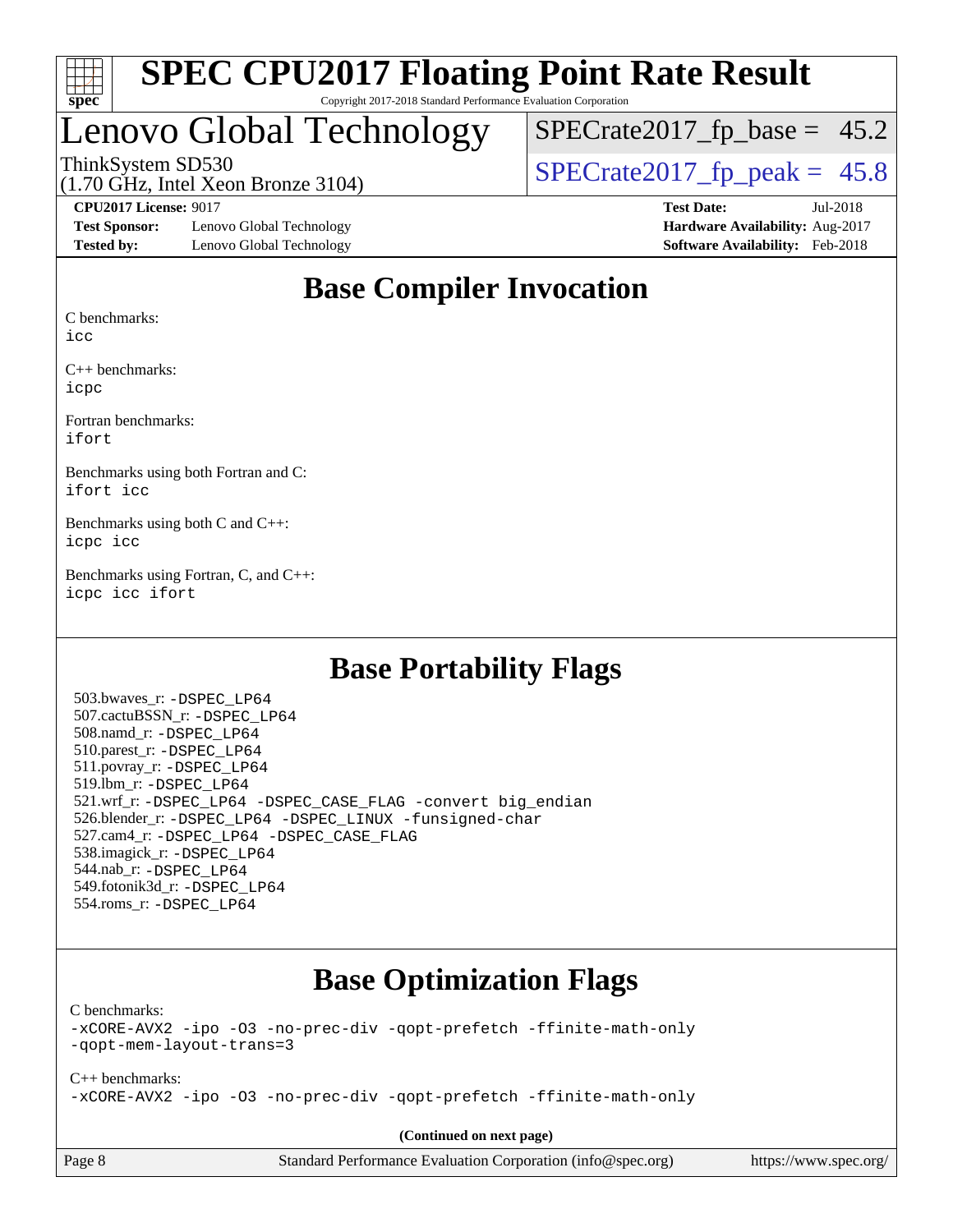

Copyright 2017-2018 Standard Performance Evaluation Corporation

## Lenovo Global Technology

 $SPECTate2017_fp\_base = 45.2$ 

(1.70 GHz, Intel Xeon Bronze 3104)

ThinkSystem SD530<br>(1.70 GHz, Intel Xeon Bronze 3104) [SPECrate2017\\_fp\\_peak =](http://www.spec.org/auto/cpu2017/Docs/result-fields.html#SPECrate2017fppeak)  $45.8$ 

**[Test Sponsor:](http://www.spec.org/auto/cpu2017/Docs/result-fields.html#TestSponsor)** Lenovo Global Technology **[Hardware Availability:](http://www.spec.org/auto/cpu2017/Docs/result-fields.html#HardwareAvailability)** Aug-2017 **[Tested by:](http://www.spec.org/auto/cpu2017/Docs/result-fields.html#Testedby)** Lenovo Global Technology **[Software Availability:](http://www.spec.org/auto/cpu2017/Docs/result-fields.html#SoftwareAvailability)** Feb-2018

**[CPU2017 License:](http://www.spec.org/auto/cpu2017/Docs/result-fields.html#CPU2017License)** 9017 **[Test Date:](http://www.spec.org/auto/cpu2017/Docs/result-fields.html#TestDate)** Jul-2018

## **[Base Optimization Flags \(Continued\)](http://www.spec.org/auto/cpu2017/Docs/result-fields.html#BaseOptimizationFlags)**

[C++ benchmarks](http://www.spec.org/auto/cpu2017/Docs/result-fields.html#CXXbenchmarks) (continued): [-qopt-mem-layout-trans=3](http://www.spec.org/cpu2017/results/res2018q3/cpu2017-20180709-07722.flags.html#user_CXXbase_f-qopt-mem-layout-trans_de80db37974c74b1f0e20d883f0b675c88c3b01e9d123adea9b28688d64333345fb62bc4a798493513fdb68f60282f9a726aa07f478b2f7113531aecce732043)

[Fortran benchmarks](http://www.spec.org/auto/cpu2017/Docs/result-fields.html#Fortranbenchmarks): [-xCORE-AVX2](http://www.spec.org/cpu2017/results/res2018q3/cpu2017-20180709-07722.flags.html#user_FCbase_f-xCORE-AVX2) [-ipo](http://www.spec.org/cpu2017/results/res2018q3/cpu2017-20180709-07722.flags.html#user_FCbase_f-ipo) [-O3](http://www.spec.org/cpu2017/results/res2018q3/cpu2017-20180709-07722.flags.html#user_FCbase_f-O3) [-no-prec-div](http://www.spec.org/cpu2017/results/res2018q3/cpu2017-20180709-07722.flags.html#user_FCbase_f-no-prec-div) [-qopt-prefetch](http://www.spec.org/cpu2017/results/res2018q3/cpu2017-20180709-07722.flags.html#user_FCbase_f-qopt-prefetch) [-ffinite-math-only](http://www.spec.org/cpu2017/results/res2018q3/cpu2017-20180709-07722.flags.html#user_FCbase_f_finite_math_only_cb91587bd2077682c4b38af759c288ed7c732db004271a9512da14a4f8007909a5f1427ecbf1a0fb78ff2a814402c6114ac565ca162485bbcae155b5e4258871) [-qopt-mem-layout-trans=3](http://www.spec.org/cpu2017/results/res2018q3/cpu2017-20180709-07722.flags.html#user_FCbase_f-qopt-mem-layout-trans_de80db37974c74b1f0e20d883f0b675c88c3b01e9d123adea9b28688d64333345fb62bc4a798493513fdb68f60282f9a726aa07f478b2f7113531aecce732043) [-nostandard-realloc-lhs](http://www.spec.org/cpu2017/results/res2018q3/cpu2017-20180709-07722.flags.html#user_FCbase_f_2003_std_realloc_82b4557e90729c0f113870c07e44d33d6f5a304b4f63d4c15d2d0f1fab99f5daaed73bdb9275d9ae411527f28b936061aa8b9c8f2d63842963b95c9dd6426b8a) [-align array32byte](http://www.spec.org/cpu2017/results/res2018q3/cpu2017-20180709-07722.flags.html#user_FCbase_align_array32byte_b982fe038af199962ba9a80c053b8342c548c85b40b8e86eb3cc33dee0d7986a4af373ac2d51c3f7cf710a18d62fdce2948f201cd044323541f22fc0fffc51b6)

[Benchmarks using both Fortran and C](http://www.spec.org/auto/cpu2017/Docs/result-fields.html#BenchmarksusingbothFortranandC):

[-xCORE-AVX2](http://www.spec.org/cpu2017/results/res2018q3/cpu2017-20180709-07722.flags.html#user_CC_FCbase_f-xCORE-AVX2) [-ipo](http://www.spec.org/cpu2017/results/res2018q3/cpu2017-20180709-07722.flags.html#user_CC_FCbase_f-ipo) [-O3](http://www.spec.org/cpu2017/results/res2018q3/cpu2017-20180709-07722.flags.html#user_CC_FCbase_f-O3) [-no-prec-div](http://www.spec.org/cpu2017/results/res2018q3/cpu2017-20180709-07722.flags.html#user_CC_FCbase_f-no-prec-div) [-qopt-prefetch](http://www.spec.org/cpu2017/results/res2018q3/cpu2017-20180709-07722.flags.html#user_CC_FCbase_f-qopt-prefetch) [-ffinite-math-only](http://www.spec.org/cpu2017/results/res2018q3/cpu2017-20180709-07722.flags.html#user_CC_FCbase_f_finite_math_only_cb91587bd2077682c4b38af759c288ed7c732db004271a9512da14a4f8007909a5f1427ecbf1a0fb78ff2a814402c6114ac565ca162485bbcae155b5e4258871) [-qopt-mem-layout-trans=3](http://www.spec.org/cpu2017/results/res2018q3/cpu2017-20180709-07722.flags.html#user_CC_FCbase_f-qopt-mem-layout-trans_de80db37974c74b1f0e20d883f0b675c88c3b01e9d123adea9b28688d64333345fb62bc4a798493513fdb68f60282f9a726aa07f478b2f7113531aecce732043) [-nostandard-realloc-lhs](http://www.spec.org/cpu2017/results/res2018q3/cpu2017-20180709-07722.flags.html#user_CC_FCbase_f_2003_std_realloc_82b4557e90729c0f113870c07e44d33d6f5a304b4f63d4c15d2d0f1fab99f5daaed73bdb9275d9ae411527f28b936061aa8b9c8f2d63842963b95c9dd6426b8a) [-align array32byte](http://www.spec.org/cpu2017/results/res2018q3/cpu2017-20180709-07722.flags.html#user_CC_FCbase_align_array32byte_b982fe038af199962ba9a80c053b8342c548c85b40b8e86eb3cc33dee0d7986a4af373ac2d51c3f7cf710a18d62fdce2948f201cd044323541f22fc0fffc51b6)

#### [Benchmarks using both C and C++](http://www.spec.org/auto/cpu2017/Docs/result-fields.html#BenchmarksusingbothCandCXX): [-xCORE-AVX2](http://www.spec.org/cpu2017/results/res2018q3/cpu2017-20180709-07722.flags.html#user_CC_CXXbase_f-xCORE-AVX2) [-ipo](http://www.spec.org/cpu2017/results/res2018q3/cpu2017-20180709-07722.flags.html#user_CC_CXXbase_f-ipo) [-O3](http://www.spec.org/cpu2017/results/res2018q3/cpu2017-20180709-07722.flags.html#user_CC_CXXbase_f-O3) [-no-prec-div](http://www.spec.org/cpu2017/results/res2018q3/cpu2017-20180709-07722.flags.html#user_CC_CXXbase_f-no-prec-div) [-qopt-prefetch](http://www.spec.org/cpu2017/results/res2018q3/cpu2017-20180709-07722.flags.html#user_CC_CXXbase_f-qopt-prefetch) [-ffinite-math-only](http://www.spec.org/cpu2017/results/res2018q3/cpu2017-20180709-07722.flags.html#user_CC_CXXbase_f_finite_math_only_cb91587bd2077682c4b38af759c288ed7c732db004271a9512da14a4f8007909a5f1427ecbf1a0fb78ff2a814402c6114ac565ca162485bbcae155b5e4258871) [-qopt-mem-layout-trans=3](http://www.spec.org/cpu2017/results/res2018q3/cpu2017-20180709-07722.flags.html#user_CC_CXXbase_f-qopt-mem-layout-trans_de80db37974c74b1f0e20d883f0b675c88c3b01e9d123adea9b28688d64333345fb62bc4a798493513fdb68f60282f9a726aa07f478b2f7113531aecce732043)

[Benchmarks using Fortran, C, and C++:](http://www.spec.org/auto/cpu2017/Docs/result-fields.html#BenchmarksusingFortranCandCXX)

[-xCORE-AVX2](http://www.spec.org/cpu2017/results/res2018q3/cpu2017-20180709-07722.flags.html#user_CC_CXX_FCbase_f-xCORE-AVX2) [-ipo](http://www.spec.org/cpu2017/results/res2018q3/cpu2017-20180709-07722.flags.html#user_CC_CXX_FCbase_f-ipo) [-O3](http://www.spec.org/cpu2017/results/res2018q3/cpu2017-20180709-07722.flags.html#user_CC_CXX_FCbase_f-O3) [-no-prec-div](http://www.spec.org/cpu2017/results/res2018q3/cpu2017-20180709-07722.flags.html#user_CC_CXX_FCbase_f-no-prec-div) [-qopt-prefetch](http://www.spec.org/cpu2017/results/res2018q3/cpu2017-20180709-07722.flags.html#user_CC_CXX_FCbase_f-qopt-prefetch) [-ffinite-math-only](http://www.spec.org/cpu2017/results/res2018q3/cpu2017-20180709-07722.flags.html#user_CC_CXX_FCbase_f_finite_math_only_cb91587bd2077682c4b38af759c288ed7c732db004271a9512da14a4f8007909a5f1427ecbf1a0fb78ff2a814402c6114ac565ca162485bbcae155b5e4258871) [-qopt-mem-layout-trans=3](http://www.spec.org/cpu2017/results/res2018q3/cpu2017-20180709-07722.flags.html#user_CC_CXX_FCbase_f-qopt-mem-layout-trans_de80db37974c74b1f0e20d883f0b675c88c3b01e9d123adea9b28688d64333345fb62bc4a798493513fdb68f60282f9a726aa07f478b2f7113531aecce732043) [-nostandard-realloc-lhs](http://www.spec.org/cpu2017/results/res2018q3/cpu2017-20180709-07722.flags.html#user_CC_CXX_FCbase_f_2003_std_realloc_82b4557e90729c0f113870c07e44d33d6f5a304b4f63d4c15d2d0f1fab99f5daaed73bdb9275d9ae411527f28b936061aa8b9c8f2d63842963b95c9dd6426b8a) [-align array32byte](http://www.spec.org/cpu2017/results/res2018q3/cpu2017-20180709-07722.flags.html#user_CC_CXX_FCbase_align_array32byte_b982fe038af199962ba9a80c053b8342c548c85b40b8e86eb3cc33dee0d7986a4af373ac2d51c3f7cf710a18d62fdce2948f201cd044323541f22fc0fffc51b6)

### **[Base Other Flags](http://www.spec.org/auto/cpu2017/Docs/result-fields.html#BaseOtherFlags)**

[C benchmarks](http://www.spec.org/auto/cpu2017/Docs/result-fields.html#Cbenchmarks):  $-m64 - std= c11$  $-m64 - std= c11$ [C++ benchmarks:](http://www.spec.org/auto/cpu2017/Docs/result-fields.html#CXXbenchmarks) [-m64](http://www.spec.org/cpu2017/results/res2018q3/cpu2017-20180709-07722.flags.html#user_CXXbase_intel_intel64_18.0_af43caccfc8ded86e7699f2159af6efc7655f51387b94da716254467f3c01020a5059329e2569e4053f409e7c9202a7efc638f7a6d1ffb3f52dea4a3e31d82ab) [Fortran benchmarks](http://www.spec.org/auto/cpu2017/Docs/result-fields.html#Fortranbenchmarks):  $-m64$ [Benchmarks using both Fortran and C](http://www.spec.org/auto/cpu2017/Docs/result-fields.html#BenchmarksusingbothFortranandC):  $-m64 - std = c11$  $-m64 - std = c11$ [Benchmarks using both C and C++](http://www.spec.org/auto/cpu2017/Docs/result-fields.html#BenchmarksusingbothCandCXX):  $-m64 - std= c11$  $-m64 - std= c11$ [Benchmarks using Fortran, C, and C++:](http://www.spec.org/auto/cpu2017/Docs/result-fields.html#BenchmarksusingFortranCandCXX)  $-m64 - std= c11$  $-m64 - std= c11$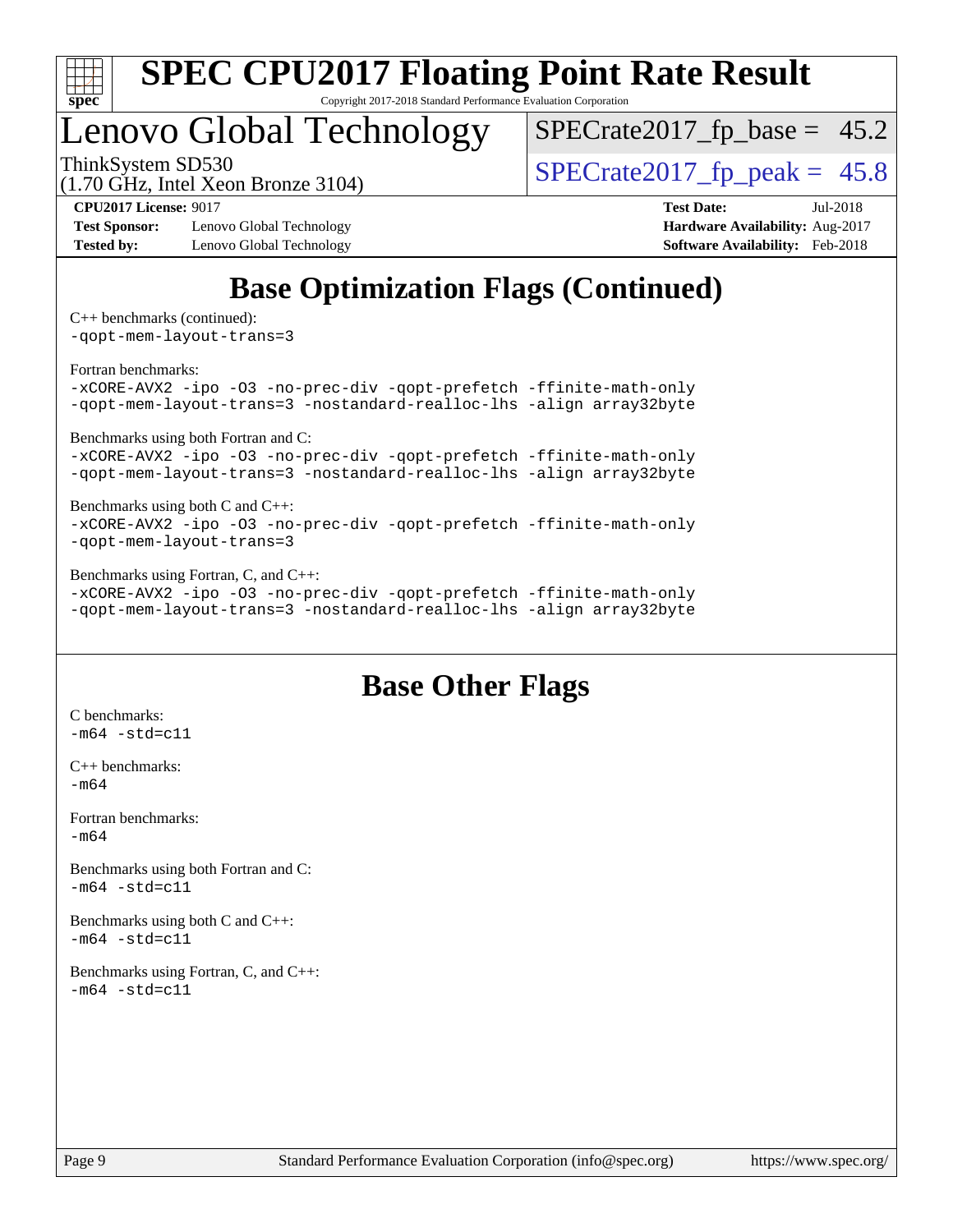

# Lenovo Global Technology

 $SPECTate2017_fp\_base = 45.2$ 

(1.70 GHz, Intel Xeon Bronze 3104)

#### **[CPU2017 License:](http://www.spec.org/auto/cpu2017/Docs/result-fields.html#CPU2017License)** 9017 **[Test Date:](http://www.spec.org/auto/cpu2017/Docs/result-fields.html#TestDate)** Jul-2018

[Test Sponsor:](http://www.spec.org/auto/cpu2017/Docs/result-fields.html#TestSponsor) Lenovo Global Technology **[Hardware Availability:](http://www.spec.org/auto/cpu2017/Docs/result-fields.html#HardwareAvailability)** Aug-2017 **[Tested by:](http://www.spec.org/auto/cpu2017/Docs/result-fields.html#Testedby)** Lenovo Global Technology **[Software Availability:](http://www.spec.org/auto/cpu2017/Docs/result-fields.html#SoftwareAvailability)** Feb-2018

ThinkSystem SD530<br>(1.70 GHz, Intel Xeon Bronze 3104) [SPECrate2017\\_fp\\_peak =](http://www.spec.org/auto/cpu2017/Docs/result-fields.html#SPECrate2017fppeak)  $45.8$ 

### **[Peak Compiler Invocation](http://www.spec.org/auto/cpu2017/Docs/result-fields.html#PeakCompilerInvocation)**

[C benchmarks:](http://www.spec.org/auto/cpu2017/Docs/result-fields.html#Cbenchmarks)

[icc](http://www.spec.org/cpu2017/results/res2018q3/cpu2017-20180709-07722.flags.html#user_CCpeak_intel_icc_18.0_66fc1ee009f7361af1fbd72ca7dcefbb700085f36577c54f309893dd4ec40d12360134090235512931783d35fd58c0460139e722d5067c5574d8eaf2b3e37e92)

[C++ benchmarks](http://www.spec.org/auto/cpu2017/Docs/result-fields.html#CXXbenchmarks): [icpc](http://www.spec.org/cpu2017/results/res2018q3/cpu2017-20180709-07722.flags.html#user_CXXpeak_intel_icpc_18.0_c510b6838c7f56d33e37e94d029a35b4a7bccf4766a728ee175e80a419847e808290a9b78be685c44ab727ea267ec2f070ec5dc83b407c0218cded6866a35d07)

[Fortran benchmarks:](http://www.spec.org/auto/cpu2017/Docs/result-fields.html#Fortranbenchmarks) [ifort](http://www.spec.org/cpu2017/results/res2018q3/cpu2017-20180709-07722.flags.html#user_FCpeak_intel_ifort_18.0_8111460550e3ca792625aed983ce982f94888b8b503583aa7ba2b8303487b4d8a21a13e7191a45c5fd58ff318f48f9492884d4413fa793fd88dd292cad7027ca)

[Benchmarks using both Fortran and C:](http://www.spec.org/auto/cpu2017/Docs/result-fields.html#BenchmarksusingbothFortranandC) [ifort](http://www.spec.org/cpu2017/results/res2018q3/cpu2017-20180709-07722.flags.html#user_CC_FCpeak_intel_ifort_18.0_8111460550e3ca792625aed983ce982f94888b8b503583aa7ba2b8303487b4d8a21a13e7191a45c5fd58ff318f48f9492884d4413fa793fd88dd292cad7027ca) [icc](http://www.spec.org/cpu2017/results/res2018q3/cpu2017-20180709-07722.flags.html#user_CC_FCpeak_intel_icc_18.0_66fc1ee009f7361af1fbd72ca7dcefbb700085f36577c54f309893dd4ec40d12360134090235512931783d35fd58c0460139e722d5067c5574d8eaf2b3e37e92)

[Benchmarks using both C and C++](http://www.spec.org/auto/cpu2017/Docs/result-fields.html#BenchmarksusingbothCandCXX): [icpc](http://www.spec.org/cpu2017/results/res2018q3/cpu2017-20180709-07722.flags.html#user_CC_CXXpeak_intel_icpc_18.0_c510b6838c7f56d33e37e94d029a35b4a7bccf4766a728ee175e80a419847e808290a9b78be685c44ab727ea267ec2f070ec5dc83b407c0218cded6866a35d07) [icc](http://www.spec.org/cpu2017/results/res2018q3/cpu2017-20180709-07722.flags.html#user_CC_CXXpeak_intel_icc_18.0_66fc1ee009f7361af1fbd72ca7dcefbb700085f36577c54f309893dd4ec40d12360134090235512931783d35fd58c0460139e722d5067c5574d8eaf2b3e37e92)

[Benchmarks using Fortran, C, and C++:](http://www.spec.org/auto/cpu2017/Docs/result-fields.html#BenchmarksusingFortranCandCXX) [icpc](http://www.spec.org/cpu2017/results/res2018q3/cpu2017-20180709-07722.flags.html#user_CC_CXX_FCpeak_intel_icpc_18.0_c510b6838c7f56d33e37e94d029a35b4a7bccf4766a728ee175e80a419847e808290a9b78be685c44ab727ea267ec2f070ec5dc83b407c0218cded6866a35d07) [icc](http://www.spec.org/cpu2017/results/res2018q3/cpu2017-20180709-07722.flags.html#user_CC_CXX_FCpeak_intel_icc_18.0_66fc1ee009f7361af1fbd72ca7dcefbb700085f36577c54f309893dd4ec40d12360134090235512931783d35fd58c0460139e722d5067c5574d8eaf2b3e37e92) [ifort](http://www.spec.org/cpu2017/results/res2018q3/cpu2017-20180709-07722.flags.html#user_CC_CXX_FCpeak_intel_ifort_18.0_8111460550e3ca792625aed983ce982f94888b8b503583aa7ba2b8303487b4d8a21a13e7191a45c5fd58ff318f48f9492884d4413fa793fd88dd292cad7027ca)

### **[Peak Portability Flags](http://www.spec.org/auto/cpu2017/Docs/result-fields.html#PeakPortabilityFlags)**

Same as Base Portability Flags

### **[Peak Optimization Flags](http://www.spec.org/auto/cpu2017/Docs/result-fields.html#PeakOptimizationFlags)**

[C benchmarks](http://www.spec.org/auto/cpu2017/Docs/result-fields.html#Cbenchmarks):

| $519.$ lbm_r: -prof-qen(pass 1) -prof-use(pass 2) -ipo -xCORE-AVX2 -03<br>-no-prec-div -qopt-prefetch -ffinite-math-only<br>-gopt-mem-layout-trans=3             |
|------------------------------------------------------------------------------------------------------------------------------------------------------------------|
| 538.imagick_r: -xCORE-AVX2 -ipo -03 -no-prec-div -qopt-prefetch<br>-ffinite-math-only -gopt-mem-layout-trans=3                                                   |
| $544.nab_r$ : Same as $519.lbm_r$                                                                                                                                |
| $C_{++}$ benchmarks:<br>$-prof-qen(pass 1) -prof-use(pass 2) -ipo -xCORE-AVX2 -O3$<br>-no-prec-div -qopt-prefetch -ffinite-math-only<br>-gopt-mem-layout-trans=3 |
| Fortran benchmarks:                                                                                                                                              |
|                                                                                                                                                                  |
| (Continued on next page)                                                                                                                                         |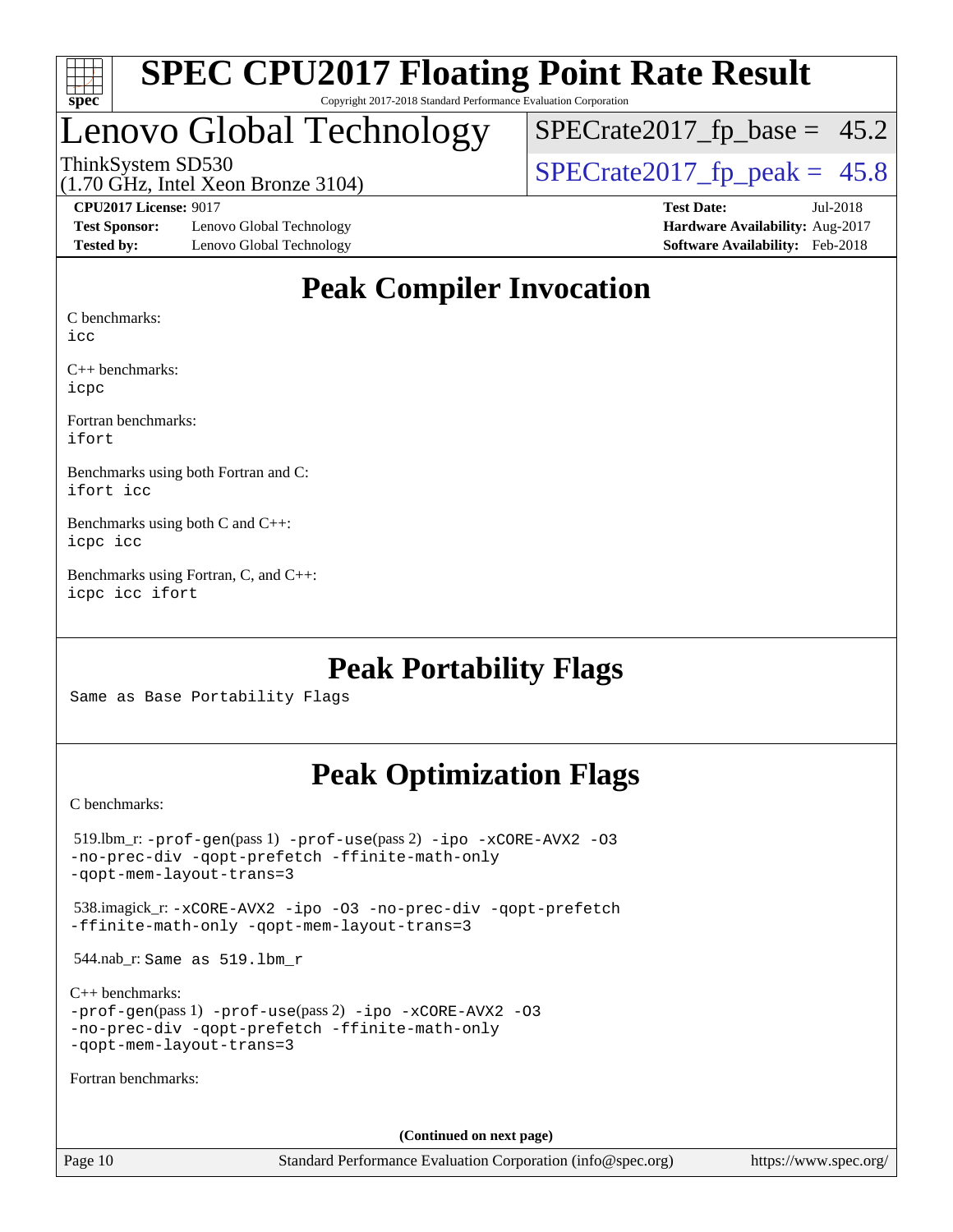

Copyright 2017-2018 Standard Performance Evaluation Corporation

# Lenovo Global Technology

 $SPECrate2017_fp\_base = 45.2$ 

(1.70 GHz, Intel Xeon Bronze 3104)

ThinkSystem SD530  $SPECrate2017$  fp\_peak = 45.8

**[Test Sponsor:](http://www.spec.org/auto/cpu2017/Docs/result-fields.html#TestSponsor)** Lenovo Global Technology **[Hardware Availability:](http://www.spec.org/auto/cpu2017/Docs/result-fields.html#HardwareAvailability)** Aug-2017 **[Tested by:](http://www.spec.org/auto/cpu2017/Docs/result-fields.html#Testedby)** Lenovo Global Technology **[Software Availability:](http://www.spec.org/auto/cpu2017/Docs/result-fields.html#SoftwareAvailability)** Feb-2018

**[CPU2017 License:](http://www.spec.org/auto/cpu2017/Docs/result-fields.html#CPU2017License)** 9017 **[Test Date:](http://www.spec.org/auto/cpu2017/Docs/result-fields.html#TestDate)** Jul-2018

## **[Peak Optimization Flags \(Continued\)](http://www.spec.org/auto/cpu2017/Docs/result-fields.html#PeakOptimizationFlags)**

```
(info@spec.org)https://www.spec.org/
  503.bwaves_r: -xCORE-AVX2 -ipo -O3 -no-prec-div -qopt-prefetch
-ffinite-math-only -qopt-mem-layout-trans=3
-nostandard-realloc-lhs -align array32byte
  549.fotonik3d_r: Same as 503.bwaves_r
  554.roms_r: -prof-gen(pass 1) -prof-use(pass 2) -ipo -xCORE-AVX2 -O3
-no-prec-div -qopt-prefetch -ffinite-math-only
-qopt-mem-layout-trans=3 -nostandard-realloc-lhs
-align array32byte
Benchmarks using both Fortran and C: 
-prof-gen(pass 1) -prof-use(pass 2) -ipo -xCORE-AVX2 -O3
-no-prec-div -qopt-prefetch -ffinite-math-only
-qopt-mem-layout-trans=3 -nostandard-realloc-lhs -align array32byte
Benchmarks using both C and C++: 
-prof-gen(pass 1) -prof-use(pass 2) -ipo -xCORE-AVX2 -O3
-no-prec-div -qopt-prefetch -ffinite-math-only
-qopt-mem-layout-trans=3
Benchmarks using Fortran, C, and C++: 
-prof-gen(pass 1) -prof-use(pass 2) -ipo -xCORE-AVX2 -O3
-no-prec-div -qopt-prefetch -ffinite-math-only
-qopt-mem-layout-trans=3 -nostandard-realloc-lhs -align array32byte
                                 Peak Other Flags
C benchmarks: 
-m64 - std= c11C++ benchmarks: 
-m64Fortran benchmarks: 
-m64
Benchmarks using both Fortran and C: 
-m64 - std= c11Benchmarks using both C and C++: 
-m64 - std= c11(Continued on next page)
```